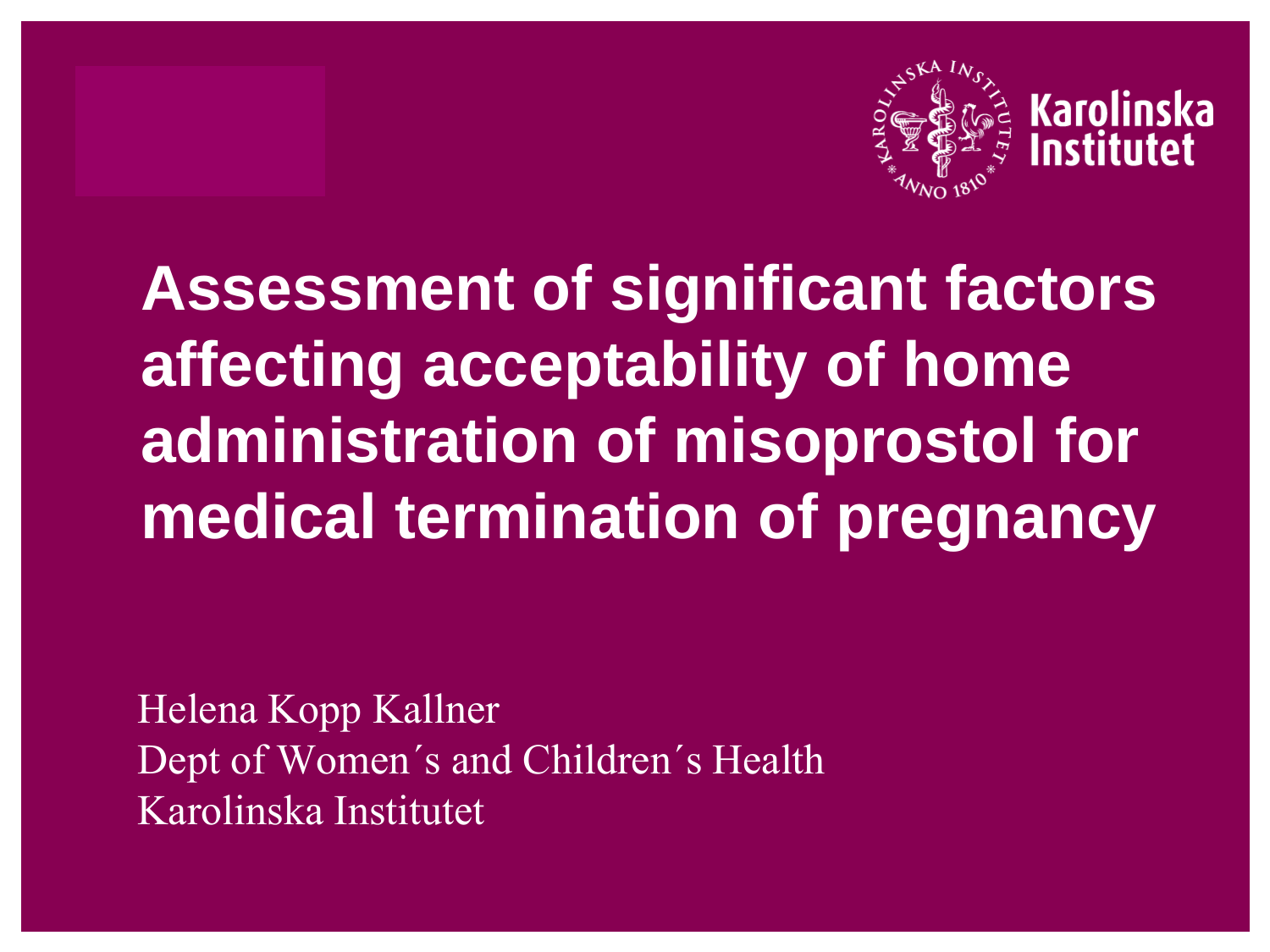### **Medical abortion**

- **Can be performed at all gestational lengths**
- Constitutes more than 86% of all abortions before 9weeks + 0days in Sweden (63 days)
- Mifepristone 200mg

 $\rightarrow$  24-48 hours later 4 tablets of 0,2mg misoprostol vaginally, (<7weeks + 0days (49 days) 2 tabl miso may be given orally)  $\rightarrow$  If no or very little bleeding occurs within 3 hours- 2 tabl of misoprostol are given orally<sup>1</sup>.



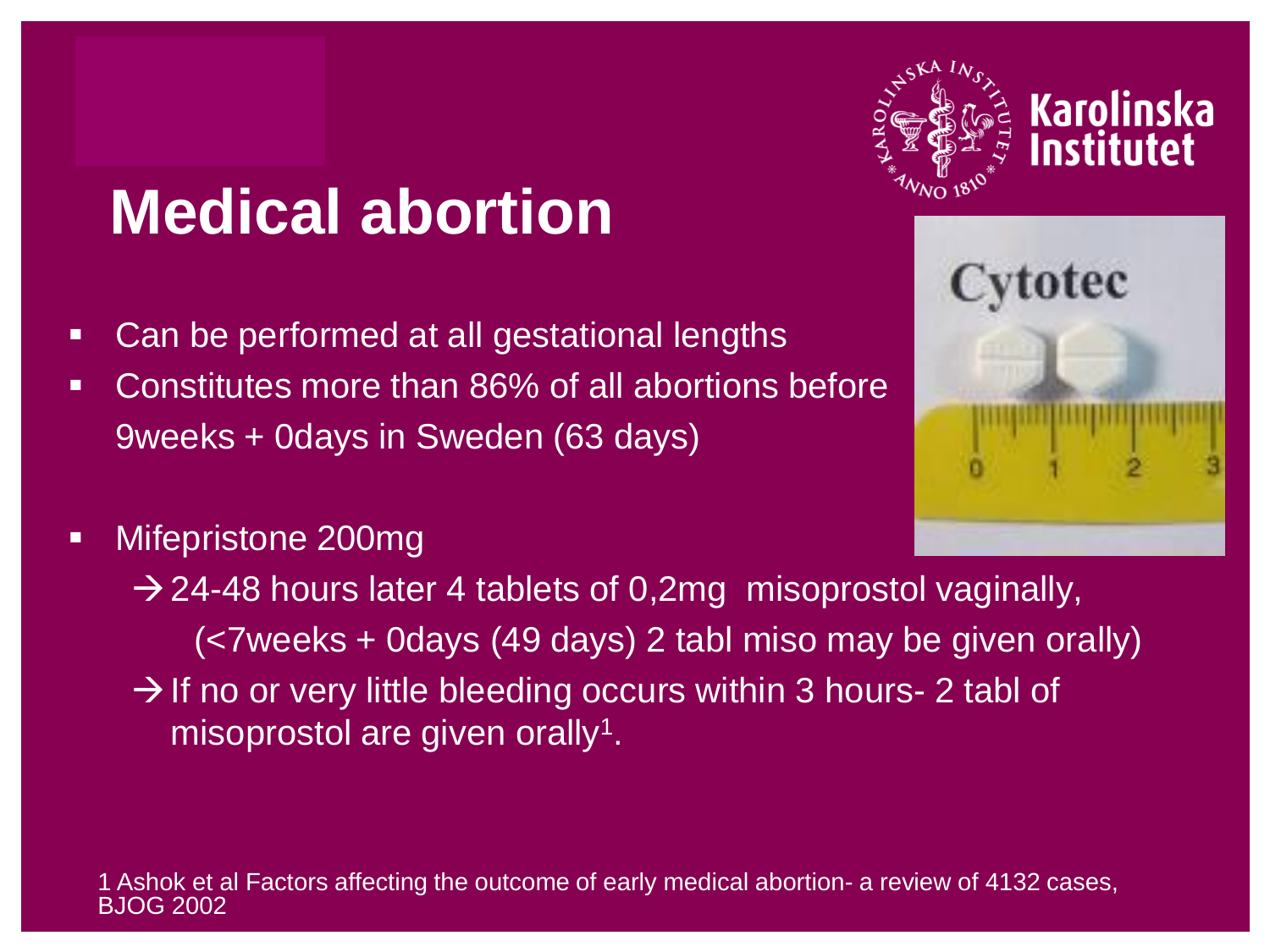

# **Why home administration?**

- **EXECLINIC ADMINISTRATION NOT** medically necessary<sup>1</sup>
- **Privacy**
- **EXEC** Choose who to be with
- **Nore natural and calm**
- **Dislike of hospital** environment



search ID:

"Where the heck are you?"

Schaff E et al, Vaginal misoprostol administered at home after mifepristone (RU 486) for abortion, J Fam Pract 1997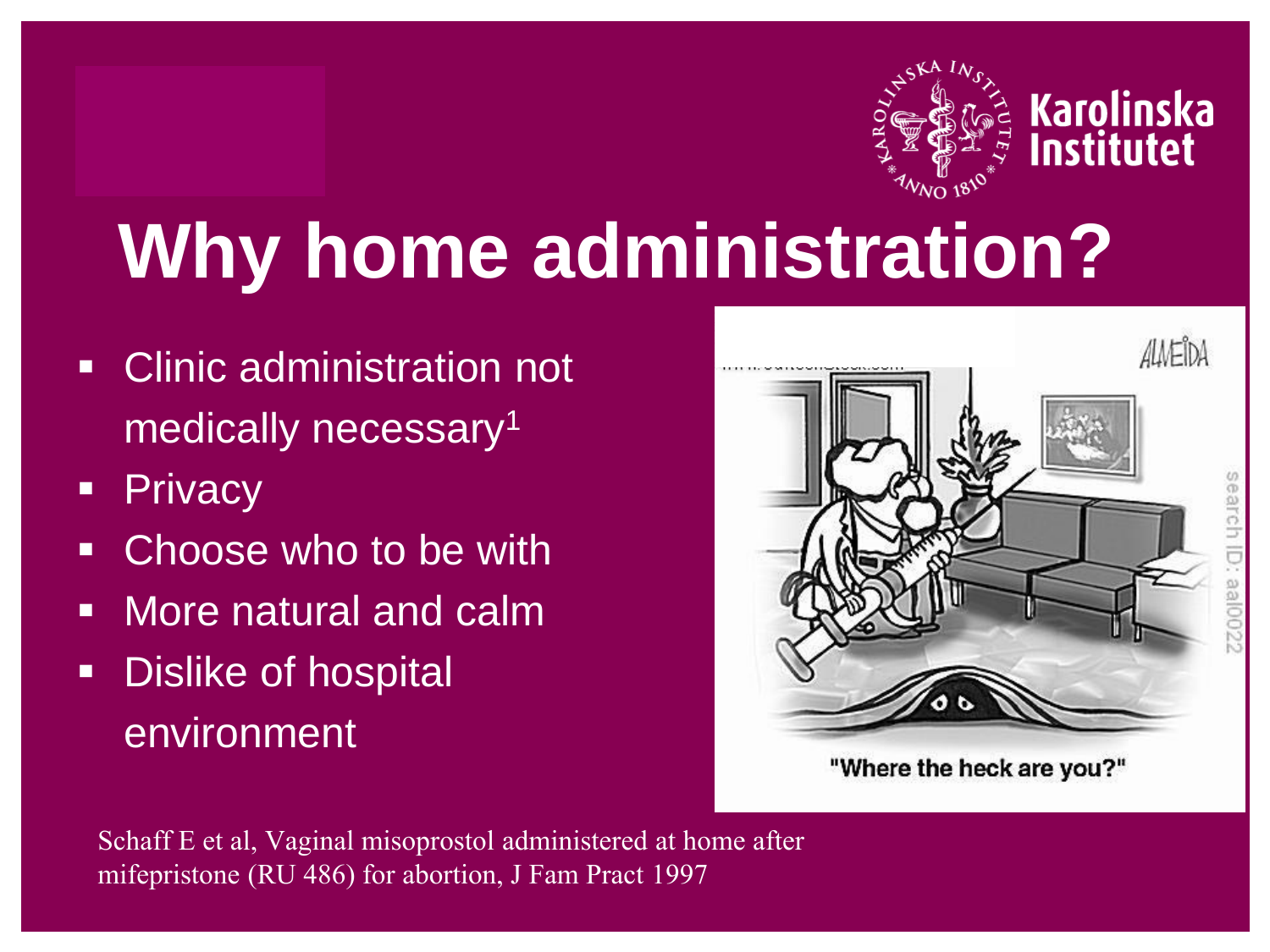

#### **Home-use of misoprostol- Europe**

- **2003 Swedish National Board of Health and Welfare** allowed research into home-use of misoprostol
- 2004 it was allowed in clinical routine
- **Now allowed in several countries in Europe**
- Several studies from the UK show that women would welcome choice of home-use of misoprostol<sup>2</sup>

**<sup>2</sup> Hamoda H, et al . The acceptability of home medical abortion to women in UK settings. BJOG 2005;112(6):781-5,**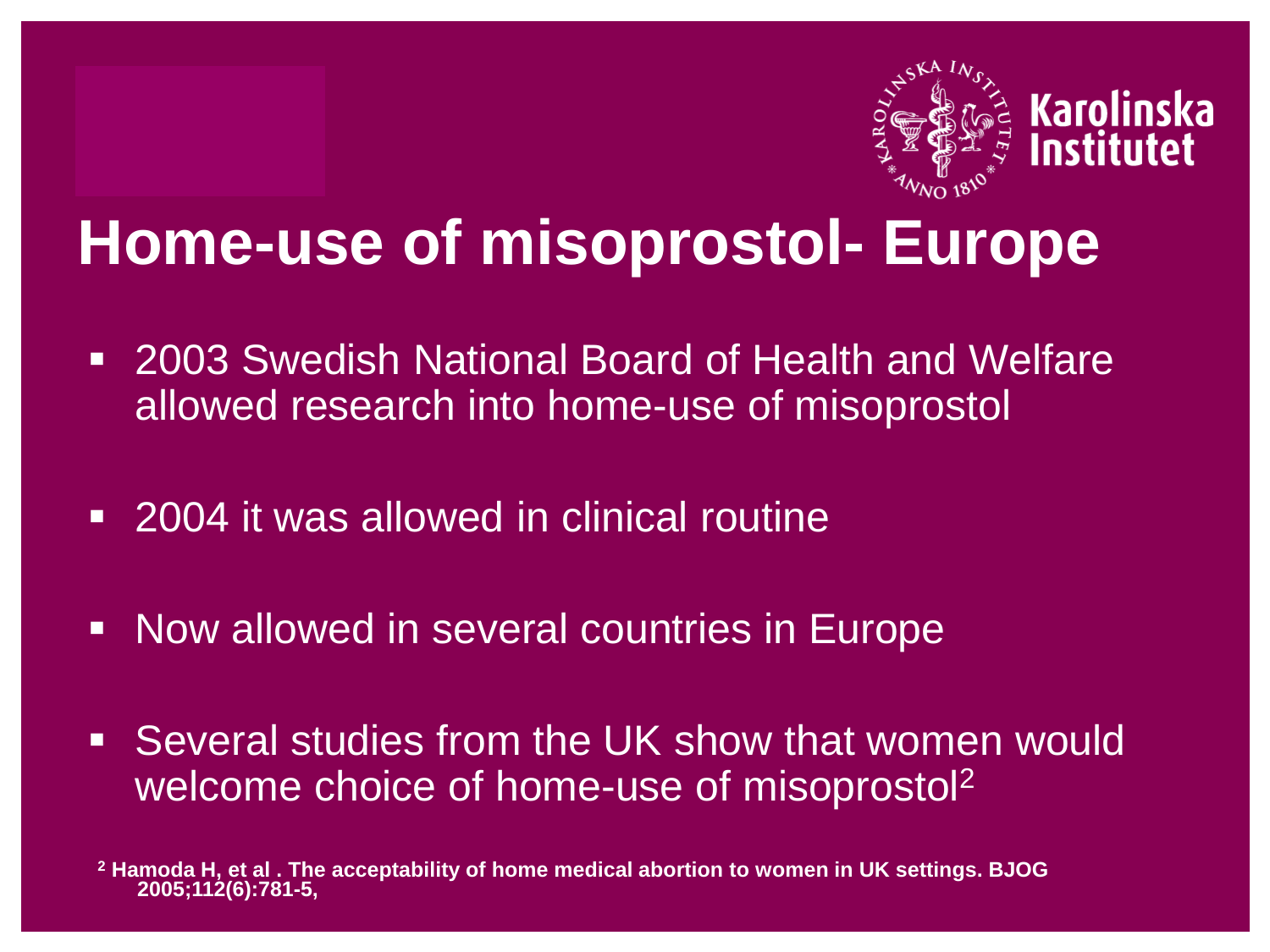

#### **First Swedish study in 2003<sup>1</sup>**

- **100 women with gestational length** max 7 weeks + 0 days (49days)
- **-** Majority had given birth
- 98% efficacy
- 96% acceptability

**<sup>1</sup> Acceptability of home-use of misoprostol in medical abortion. Fiala C, Winikoff B, Helström L, Hellborg M, Gemzell-Danielsson K. Contraception. 2004 Nov;70(5):387-92**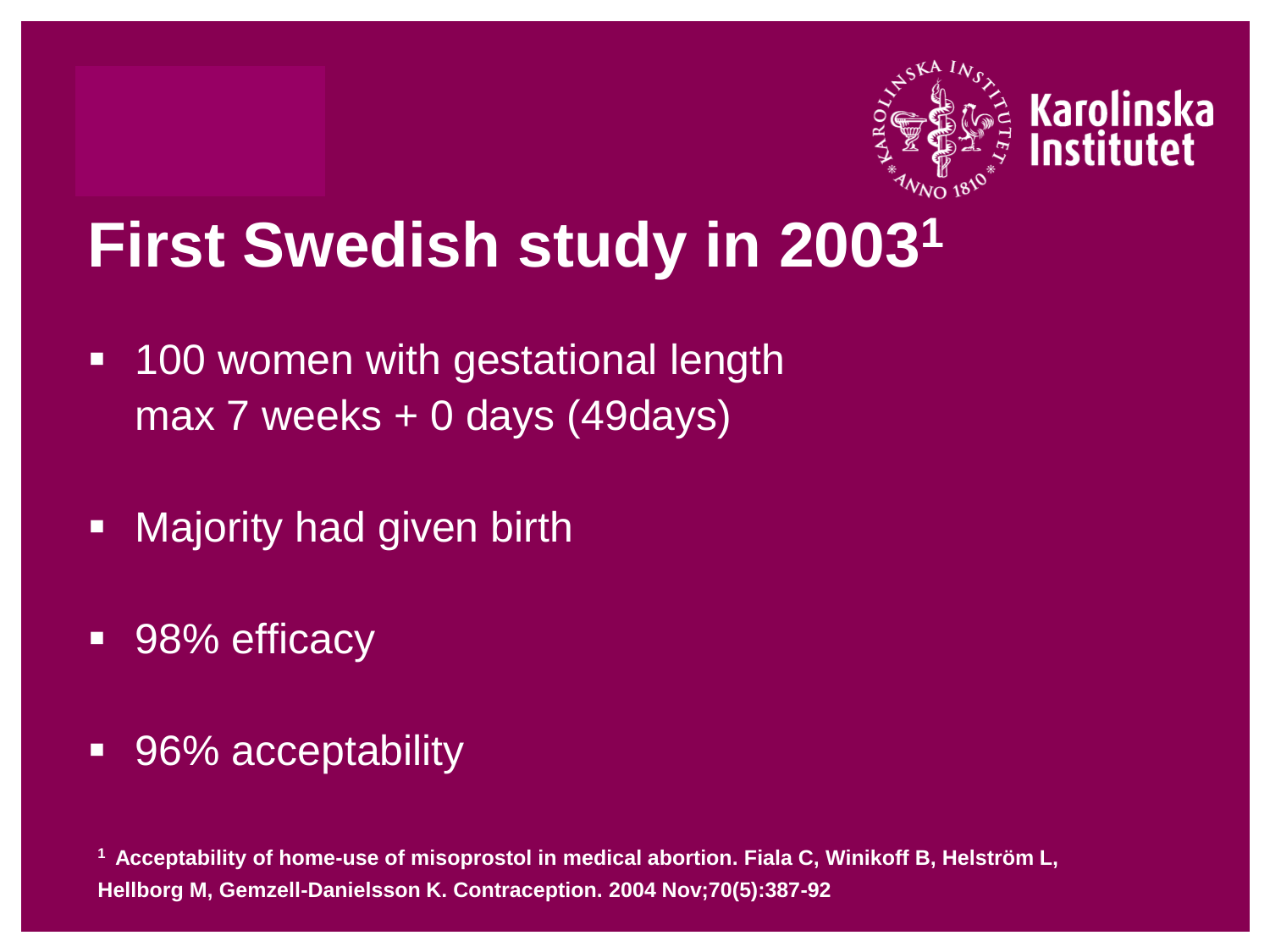

## **Second Swedish study<sup>1</sup>**

- **2004-2006 Karolinska University Hospital**
- Max 9 weeks + 0 days (63 days) gestation
- 395 women in clinical routine
- No difference in acceptability if very early (< 50 days) or early (>49 days but max 63 days) medical abortion

**<sup>1</sup> Home self-administration of vaginal misoprostol for medical abortion at 50-63 days compared with gestation of below 50 days.** Kopp Kallner H, Fiala C, Stephansson O, Gemzell-Danielsson K. Hum Reprod. 2010 May;25(5):1153-7. Epub 2010 Feb 19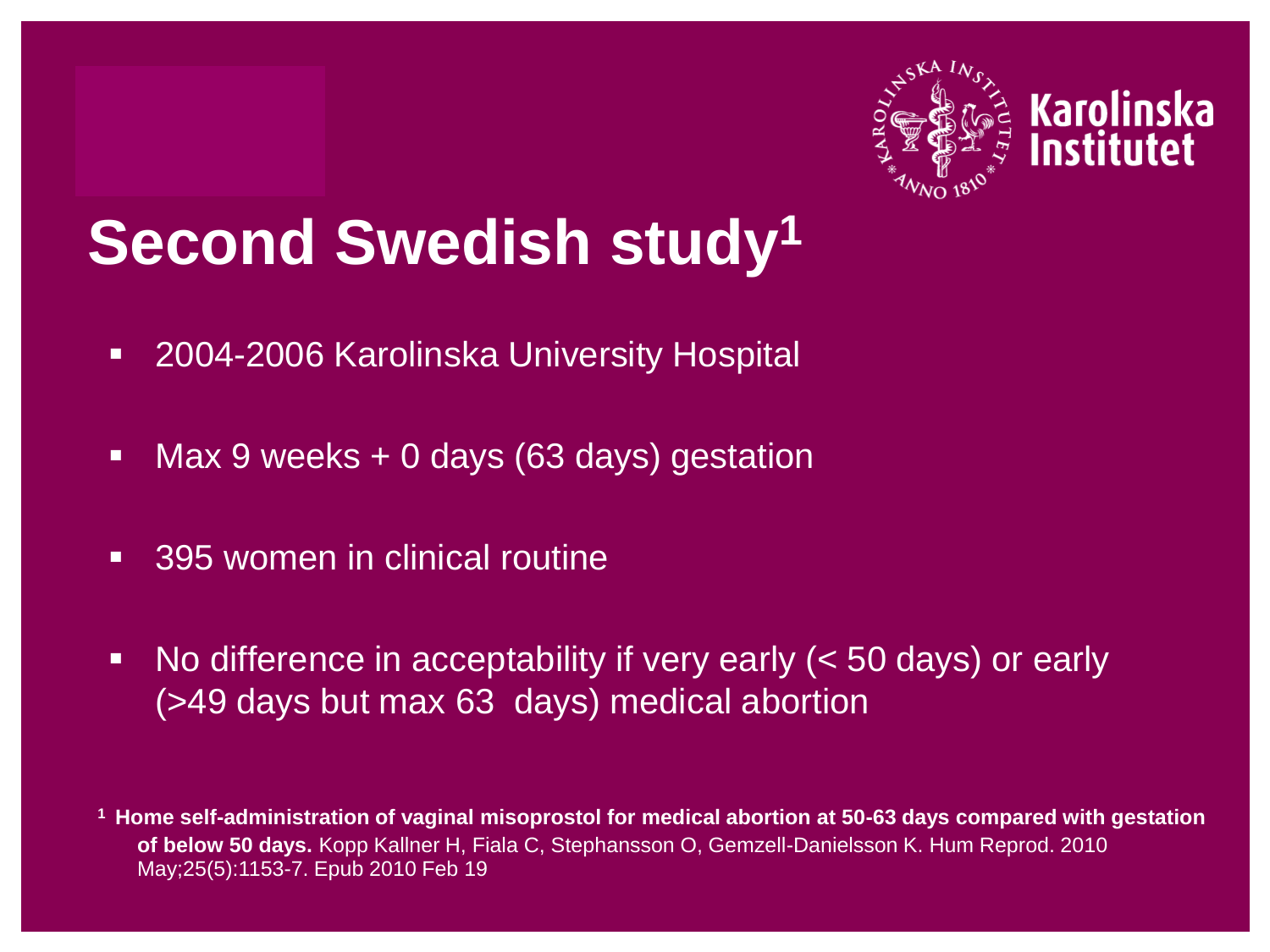

# **Assessment of significant factors-Method**

- Women filled in questionnaires before, during and after abortion
- **Analyzed using logistic regression after recoding into** catagorical variables
- **Experience in relation to expectation**
- Would prefer home use if abortion in future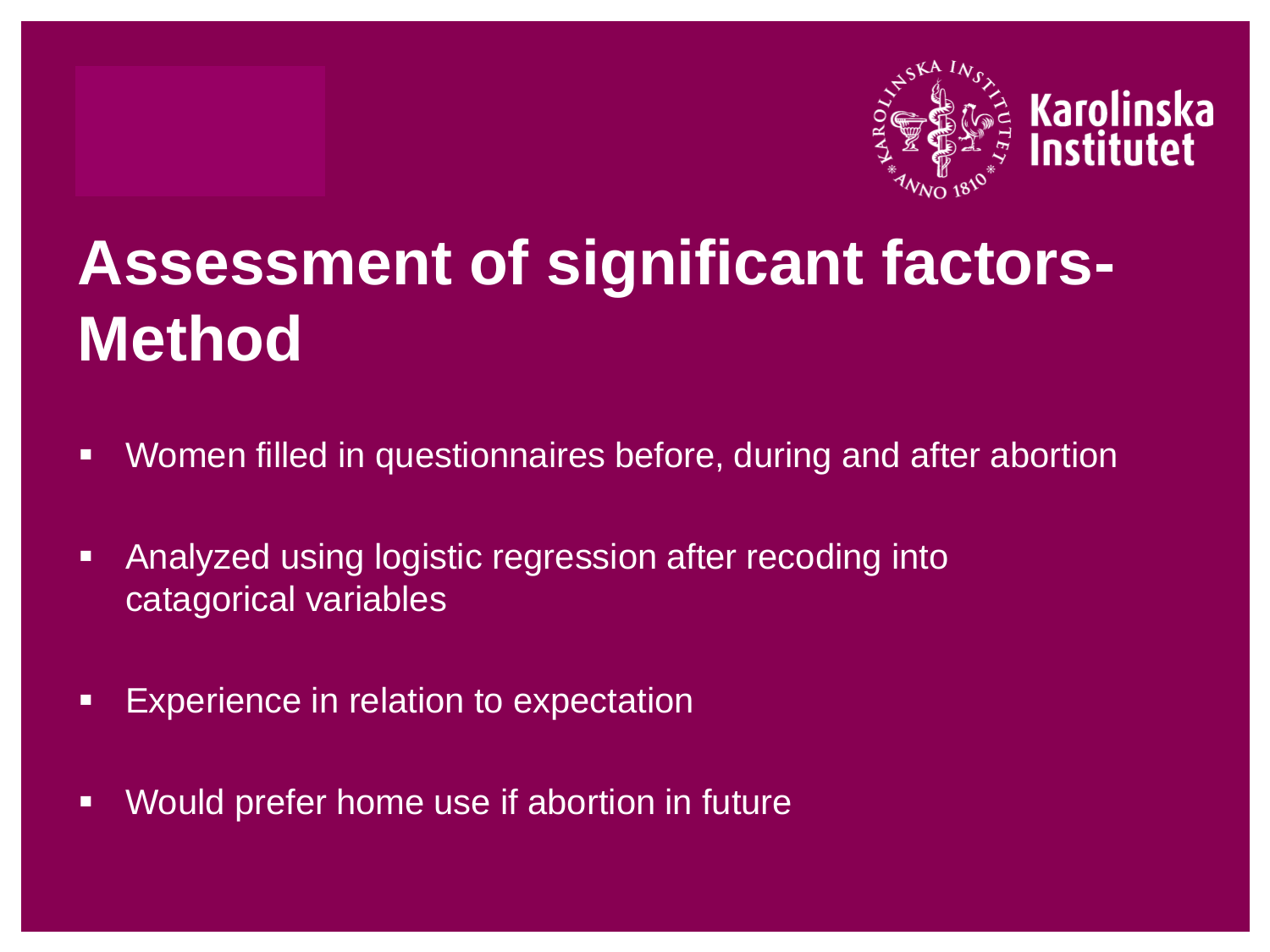

#### **Results**

- **Acceptability was high (286/395, 72,4%).**
- 34 women (8,6%) would prefer clinic administration
- 49 women did not respond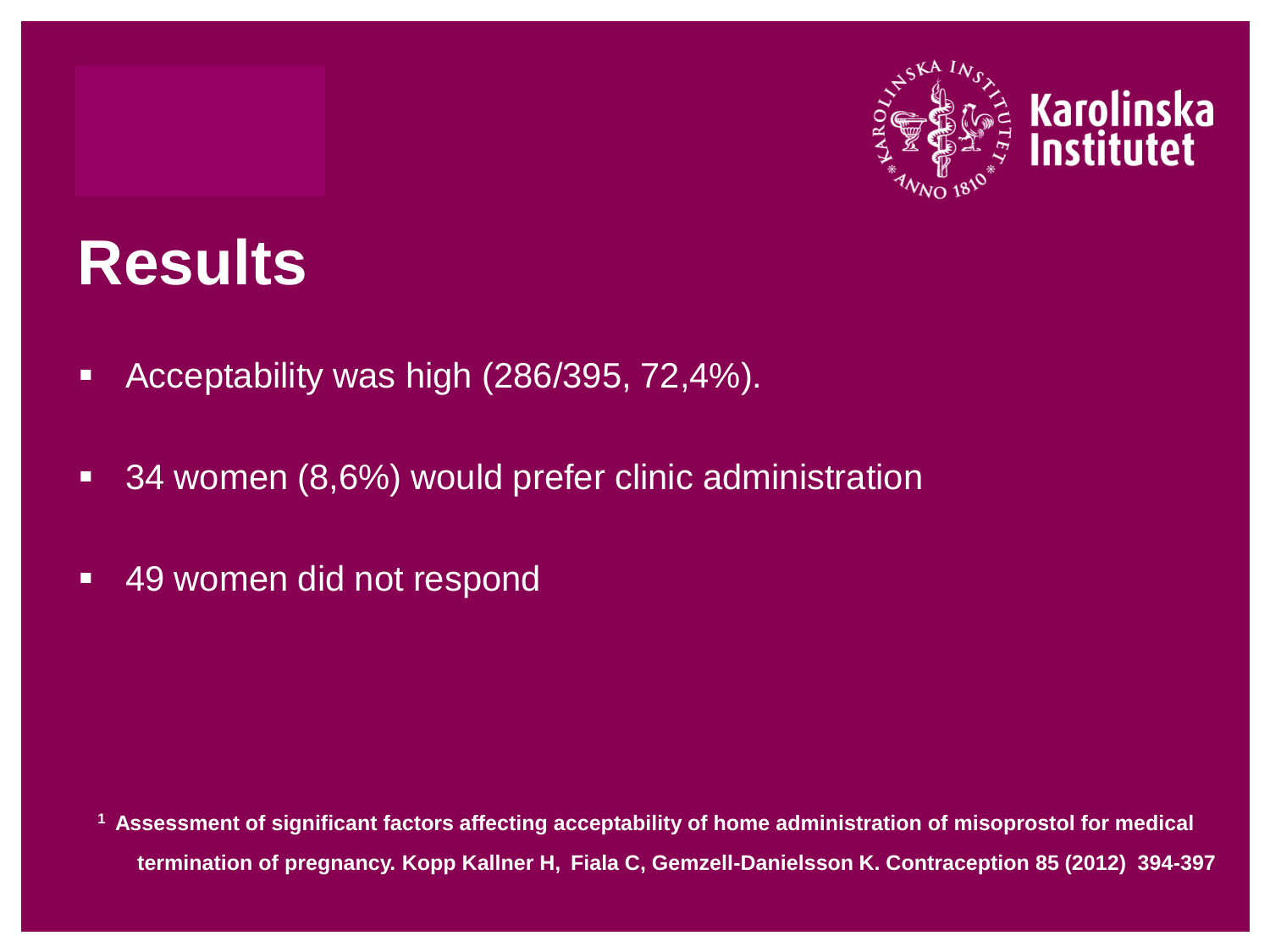| <b>Results</b>         |         | T         | $N_{NO}$ 18 | Karolinska<br>Institutet<br>NB! U-hcg 500IE |
|------------------------|---------|-----------|-------------|---------------------------------------------|
| Variable               | p value | <b>OR</b> | 95% CI (OR) |                                             |
|                        |         |           | Lower       | Upper                                       |
| Parity                 | .003    | 2.498     | 1.354       | 4.608                                       |
| Positive urine hCG     | .000    | 10.381    | 4.938       | 21.823                                      |
| Calm after misoprostol | .003    | 3.283     | 1.519       | 7.095                                       |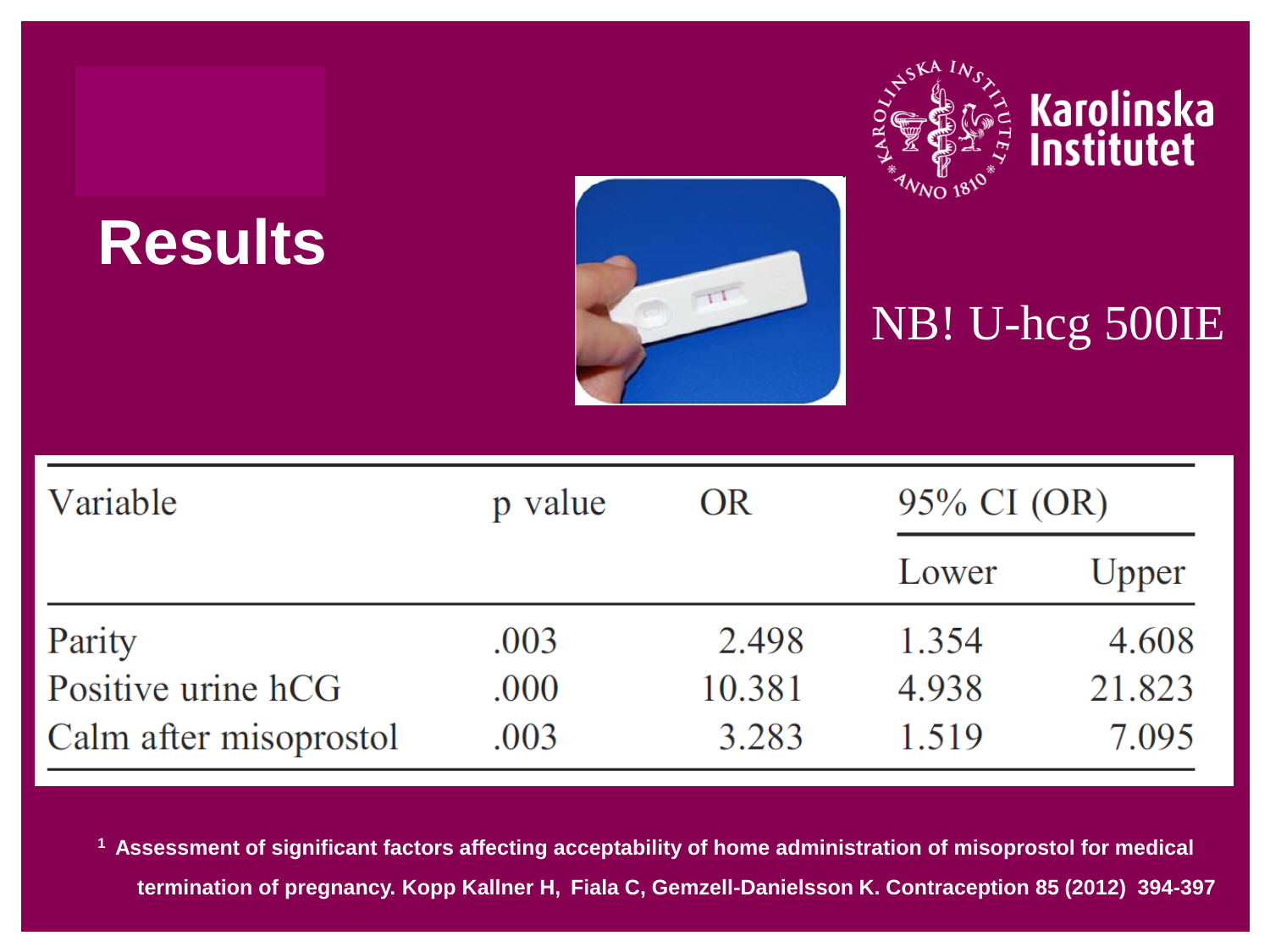| <b>Results</b>              |         |       |             | Karolinska<br>Institutet |
|-----------------------------|---------|-------|-------------|--------------------------|
| Variable                    | p value | OR    | 95% CI (OR) |                          |
|                             |         |       | Lower       | Upper                    |
| Positive urine hCG (500 IU) | .002    | 3.831 | 1.618       | 9.068                    |
| Accompanying person present | .021    | .221  | .061        | .799                     |
| Extra pain medication       | .090    | 2.124 | .889        | 5.072                    |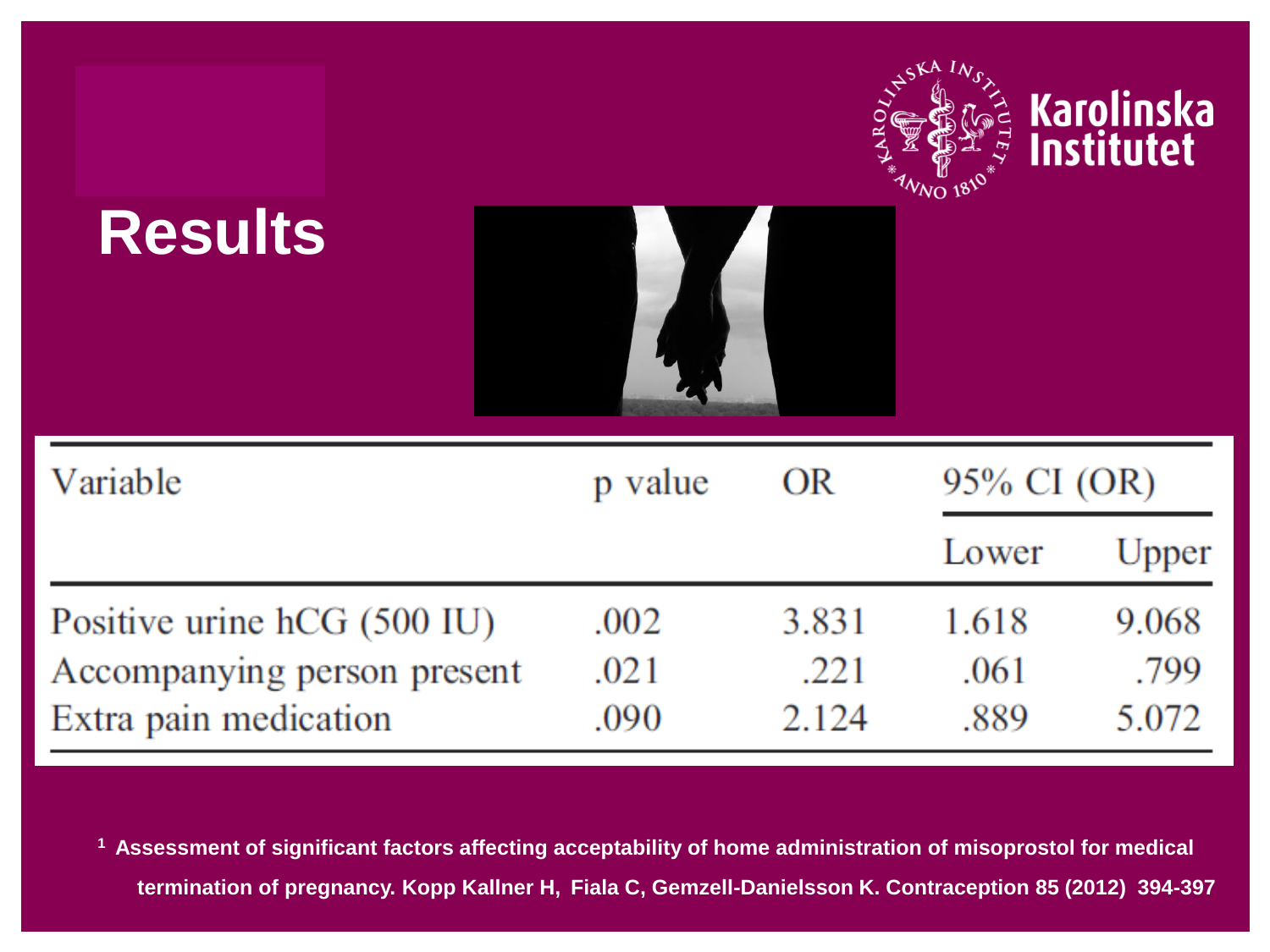

## **Conclusion**

- **Producing realistic expectations in women is** important
- **Emphasis on what is normal** 
	- $\rightarrow$  Pain
	- $\rightarrow$  Bleeding with clots
	- $\rightarrow$  Information on normal post-abortion symptoms/follow up
	- $\rightarrow$  Women should be encouraged to have partner/friend present